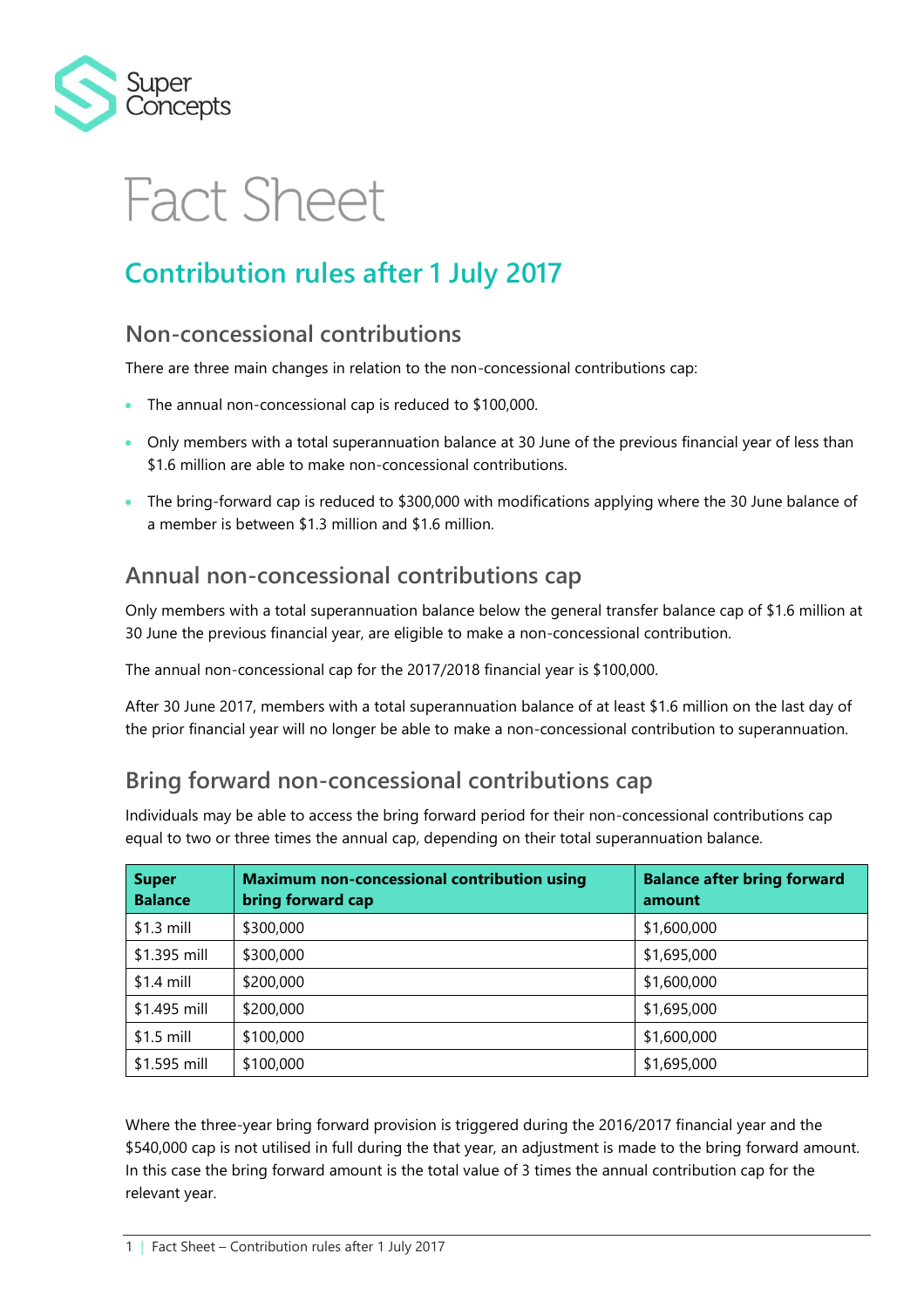

#### **Example**

*During the 2016/2017 financial year, John contributes a total \$250,000 in non-concessional contributions. His bring forward cap for the 1 July 2017 – 30 June 2019 period would be adjusted to \$130,000.*

| Year                                     | <b>Annual non-concessional cap</b> |
|------------------------------------------|------------------------------------|
| 2016/2017                                | \$180,000                          |
| 2017/2018                                | \$100,000                          |
| 2018/2019                                | \$100,000                          |
| Total 3-year bring forward cap           | \$380,000                          |
| Contributions made                       | (\$250,000)                        |
| NCC available 1 July 2017 - 30 June 2019 | \$130,000                          |

### **Concessional cap of \$25,000**

From 1 July 2017, the annual concessional contributions cap will reduce to \$25,000 (from \$30,000 for those aged under 49 at the end of the previous financial year and \$35,000 for those over 50). Any increases in the general concessional contributions will be in line with Average Weekly Ordinary Time Earnings (AWOTE) in \$2,500 increments.

The excess above the cap can remain in the superannuation environment, where tax is payable on the excess at ordinary personal rates (plus Medicare Levy) less a tax offset of 15% and will be counted against the member's non-concessional contribution (and subject to the non-concessional cap). Alternatively, it can be withdrawn from super and taxed at the member's marginal tax rate (plus Medicare Levy) less a tax offset of 15%.

#### **Deducting personal contributions**

From 1 July 2017, the requirement that an individual must earn less than 10% of their income from their employment related activities to be able to deduct a personal contribution to superannuation, will no longer apply. This means all members are able to make personal tax deductible contributions, subject to the standard contribution acceptance rules.

## **"Catch up" concessional contributions**

Members are able to carry forward up to five years of unused concessional contributions, provided their total superannuation balance at 30 June of the prior financial year is less than \$500,000. This commences on 1 July 2018, a year later than most of the other superannuation changes.

### **More information**

For additional resources and insights visit<http://www.superconcepts.com.au/news-insights/SMSF-tech-hub>